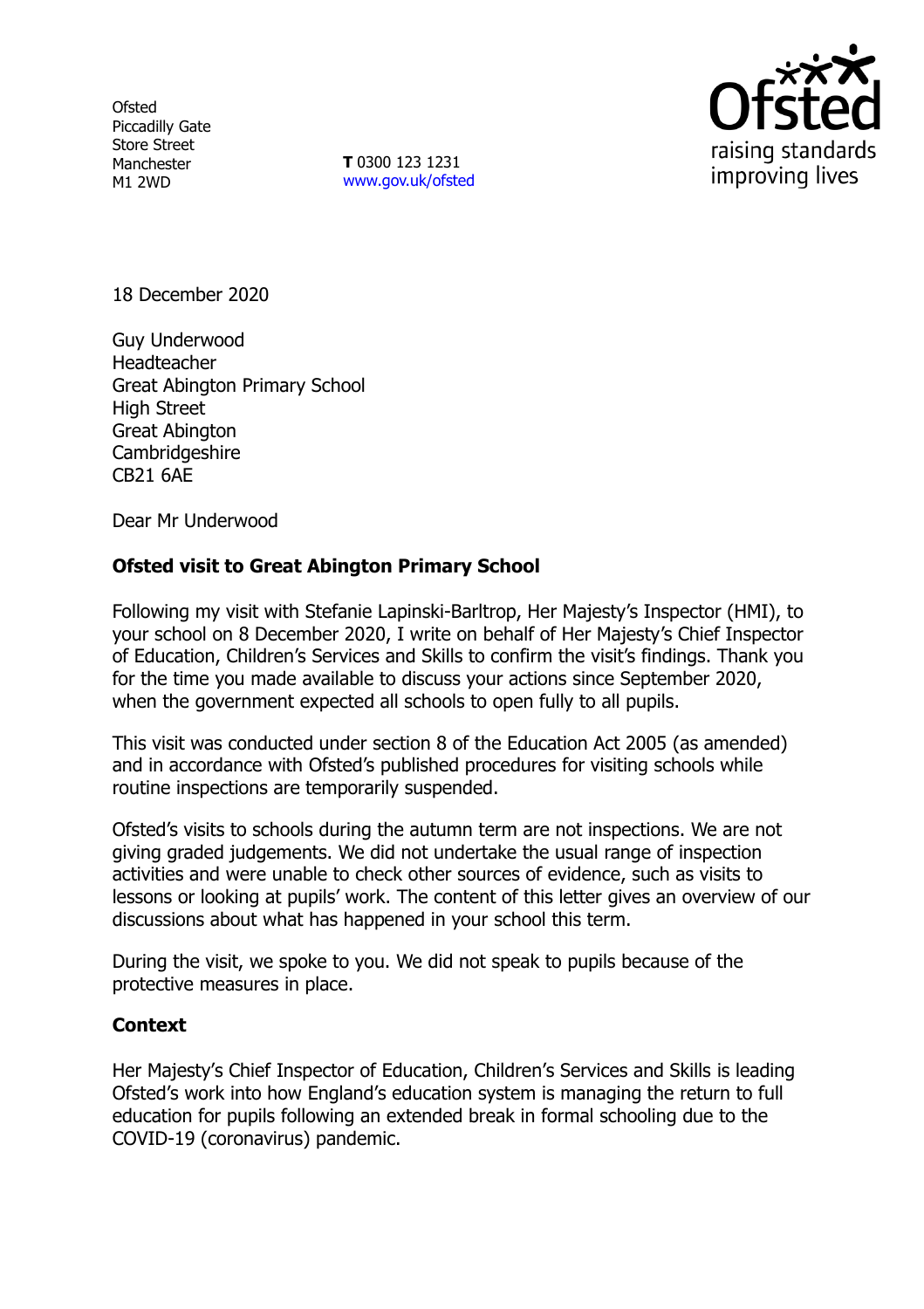

In undertaking this focused work, HMI are visiting a broad range of schools. HMI will visit a sample of:

- approximately 1,200 schools across all Ofsted grades (outstanding, good, requires improvement and inadequate)
- maintained schools, academies and free schools, special schools and centres of alternative provision, including those in cities, and coastal, town or rural communities.

The information from this visit will feed into Ofsted's national reporting so that the insights can be shared with the government and the education sector. We did not find any significant concerns during the visit. In such a case, an inspection report would be published on our website and available to parents and carers.

We did not consider your response to COVID-19 during the spring and summer terms 2020, when the school was not open to all pupils.

## **From this visit, inspectors noted that:**

- Since the start of the term, a very small number of pupils have had to learn at home due to being in isolation.
- Pupils are studying the full range of subjects that make up your school's curriculum. Teachers have given time in the school day for pupils to talk about their experiences and feelings about the COVID-19 pandemic. You told us that this is helping pupils to feel settled while at school. Teachers are using more opportunities to use outdoor space to re-engage pupils in their learning.
- Your key stage 1 teachers have checked pupils' knowledge of phonics. They have discovered that a few pupils have not remembered how to use their knowledge of sounds to read unfamiliar words. Additional daily phonics lessons are provided for pupils to help them to catch up.
- In mathematics, teachers have found that pupils have remembered their times tables and number bond facts. Pupils are less secure when they need to apply their knowledge to solve mathematical problems. Teachers are providing more opportunities for pupils to practise applying their knowledge to different types of mathematical problems.
- Teachers plan topics from the full range of subjects in the school's curriculum. They ask questions to find out what pupils have remembered. Teachers use this information to address any gaps in pupils' knowledge.
- Leaders have developed their plans for delivering the curriculum remotely. Teachers have received training to develop their technical expertise and knowledge for delivering remote learning.